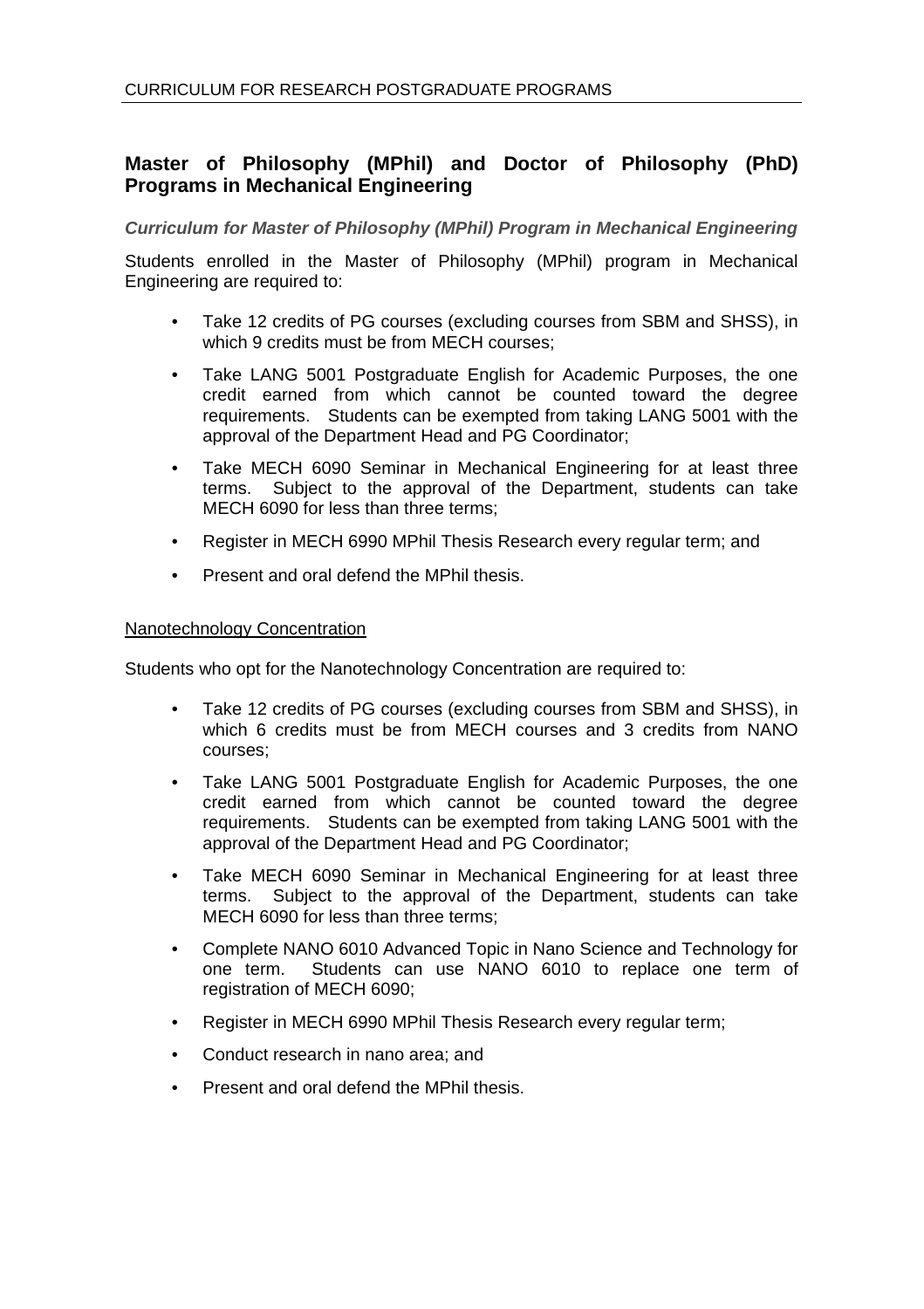## Energy Technology Concentration

Students who opt for the Energy Technology Concentration are required to:

- Take 12 credits of PG courses (excluding courses from SBM and HSS) in which 6 credits must be from MECH courses and 3 credits from ENEG courses;
- Take LANG 5001 Postgraduate English for Academic Purposes, the one credit earned from which cannot be counted toward the degree requirements. Students can be exempted from taking LANG 5001 with the approval of the Department Head and PG Coordinator;
- Take MECH 6090 Seminar in Mechanical Engineering for at least three terms. Subject to the approval of the Department, students can take MECH 6090 for less than three terms;
- Complete ENEG 6010 Advanced Topics in Energy Technology for one term. They can use ENEG 6010 to replace one term of registration of MECH 6090;
- Register in MECH 6990 MPhil Thesis Research every regular term;
- Conduct research in energy area; and
- Present and oral defend the MPhil thesis.

### *Curriculum for Doctor of Philosophy (PhD) Program in Mechanical Engineering*

Students enrolled in the Doctor of Philosophy (PhD) program in Mechanical Engineering are required to:

- Take 24 credits of PG courses (excluding courses from SBM and SHSS), in which 18 credits must be from MECH courses. Subject to the approval from the departmental PG committee, students admitted with a master's degree may be granted a maximum of 12 transferred credits, on a case-by-case basis;
- Take LANG 5001 Postgraduate English for Academic Purposes, the one credit earned from which cannot be counted toward the degree requirements. Students can be exempted from taking LANG 5001 with the agreement of the Department Head and PG Coordinator;
- Pass an oral qualifying examination (QE) which can be attempted twice at most.
	- i) All PhD students admitted with only a bachelor's degree should attempt the first QE within the first four regular terms of study, or if failed, the second QE within the fifth regular term of study.
	- ii) PhD students admitted with a master's degree should attempt the first QE within the first three regular terms of study, or if failed, the second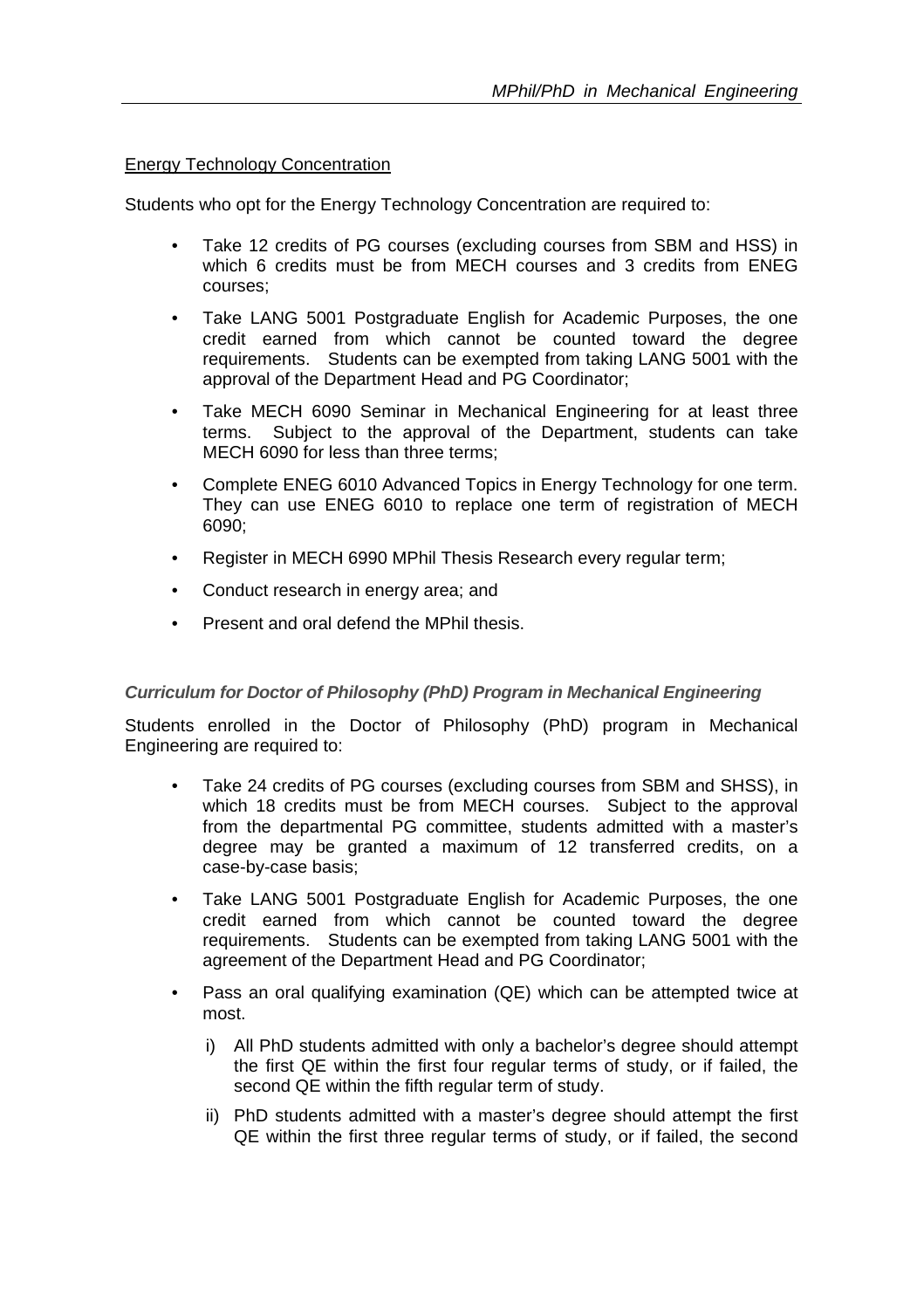QE within the forth regular term of study.

- iii) Student who fails the second attempt of QE is not allowed to continue with the PhD studies. Subject to approval, he may be recommended for transfer to the MPhil program.
- Take MECH 6090 Seminar in Mechanical Engineering for at least five terms. Subject to Department's approval, students can take MECH 6090 for less than five terms;
- Register in MECH 7990 Doctoral Thesis Research every regular term; and
- Present and oral defend the PhD thesis.

### Nanotechnology Concentration

Students who opt for the Nanotechnology concentration are required to:

- Take 24 credits of PG courses (excluding courses from SBM and SHSS), in which 12 credit must be from MECH courses, 3 credits from NANO courses and 3 credits from NANO/MECH courses;
- Take LANG 5001 Postgraduate English for Academic Purposes, the one credit earned from which cannot be counted toward the degree requirements. Students can be exempted from taking LANG 5001 with the agreement of the Department Head and PG Coordinator;
- Pass an oral qualifying examination (QE) which can be attempted twice at most (with details as specified above);
- Take MECH 6090 Seminar in Mechanical Engineering for at least five terms. Subject to Department's approval, students can take MECH 6090 for less than five terms;
- Complete NANO 6010 Advanced Topics in Nano Science and Technology for one term. Students can use NANO 6010 to replace one term of registration of MECH 6090;
- Register in MECH 7990 Doctoral Thesis Research every regular term;
- Conduct research in nano area; and
- Present and oral defend the PhD thesis.

### Energy Technology Concentration

Students who opt for the Energy concentration are required to:

- Take 24 credits of PG courses (excluding courses from SBM and SHSS), in which 12 credits must be from MECH courses, 3 credits from ENEG courses and 3 credits from ENEG/MECH courses;
- Take LANG 5001 Postgraduate English for Academic Purposes, the one credit earned from which cannot be counted toward the degree requirements. Students can be exempted from taking LANG 5001 with the